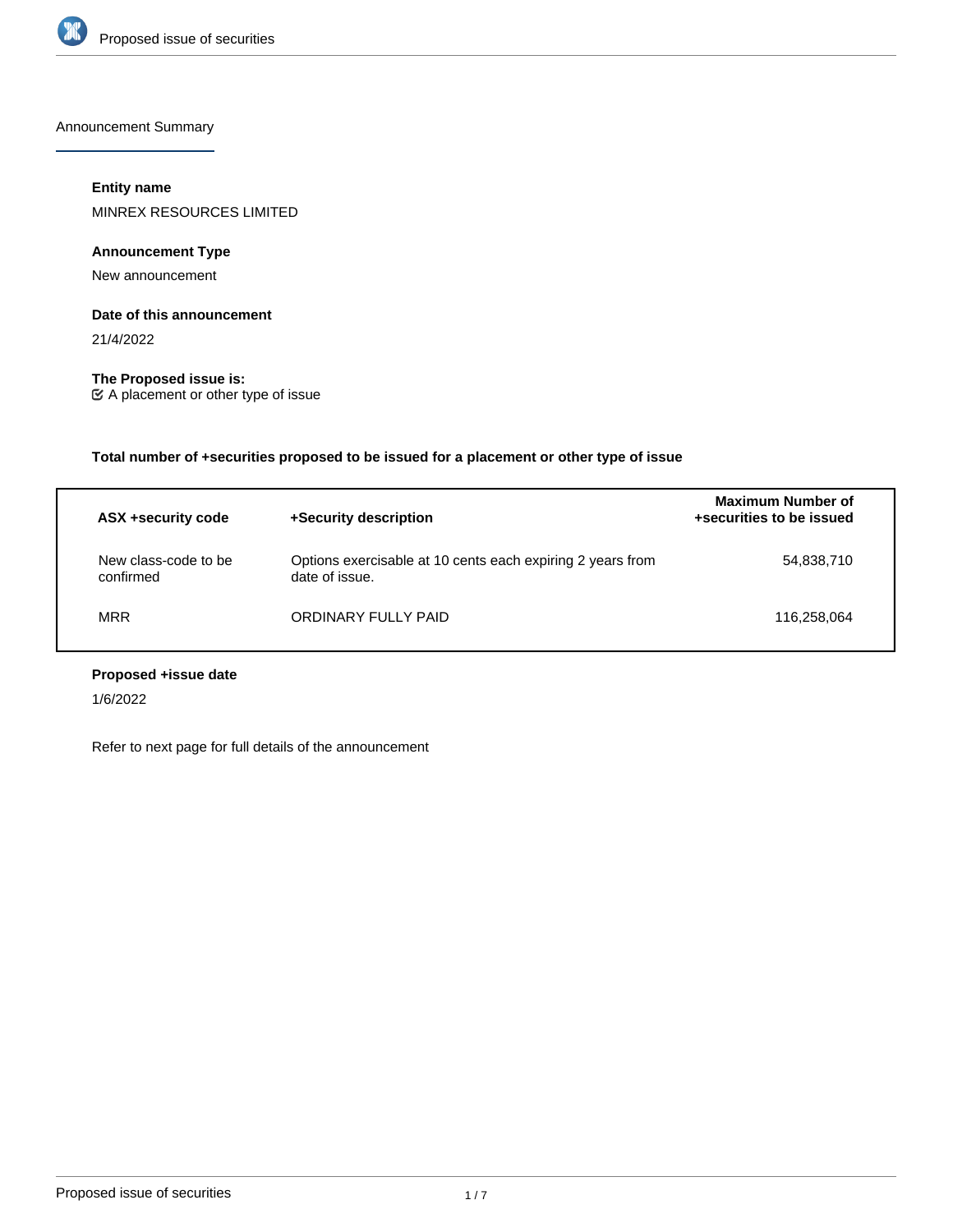

## Part 1 - Entity and announcement details

## **1.1 Name of +Entity**

# MINREX RESOURCES LIMITED

We (the entity named above) give ASX the following information about a proposed issue of +securities and, if ASX agrees to +quote any of the +securities (including any rights) on a +deferred settlement basis, we agree to the matters set out in Appendix 3B of the ASX Listing Rules.

If the +securities are being offered under a +disclosure document or +PDS and are intended to be quoted on ASX, we also apply for quotation of all of the +securities that may be issued under the +disclosure document or +PDS on the terms set out in Appendix 2A of the ASX Listing Rules (on the understanding that once the final number of +securities issued under the +disclosure document or +PDS is known, in accordance with Listing Rule 3.10.3C, we will complete and lodge with ASX an Appendix 2A online form notifying ASX of their issue and applying for their quotation).

**1.2 Registered Number Type**

**Registration Number**

151185867

**1.3 ASX issuer code**

MRR

**ACN** 

# **1.4 The announcement is**

New announcement

## **1.5 Date of this announcement**

21/4/2022

**1.6 The Proposed issue is:**

 $\mathfrak{C}$  A placement or other type of issue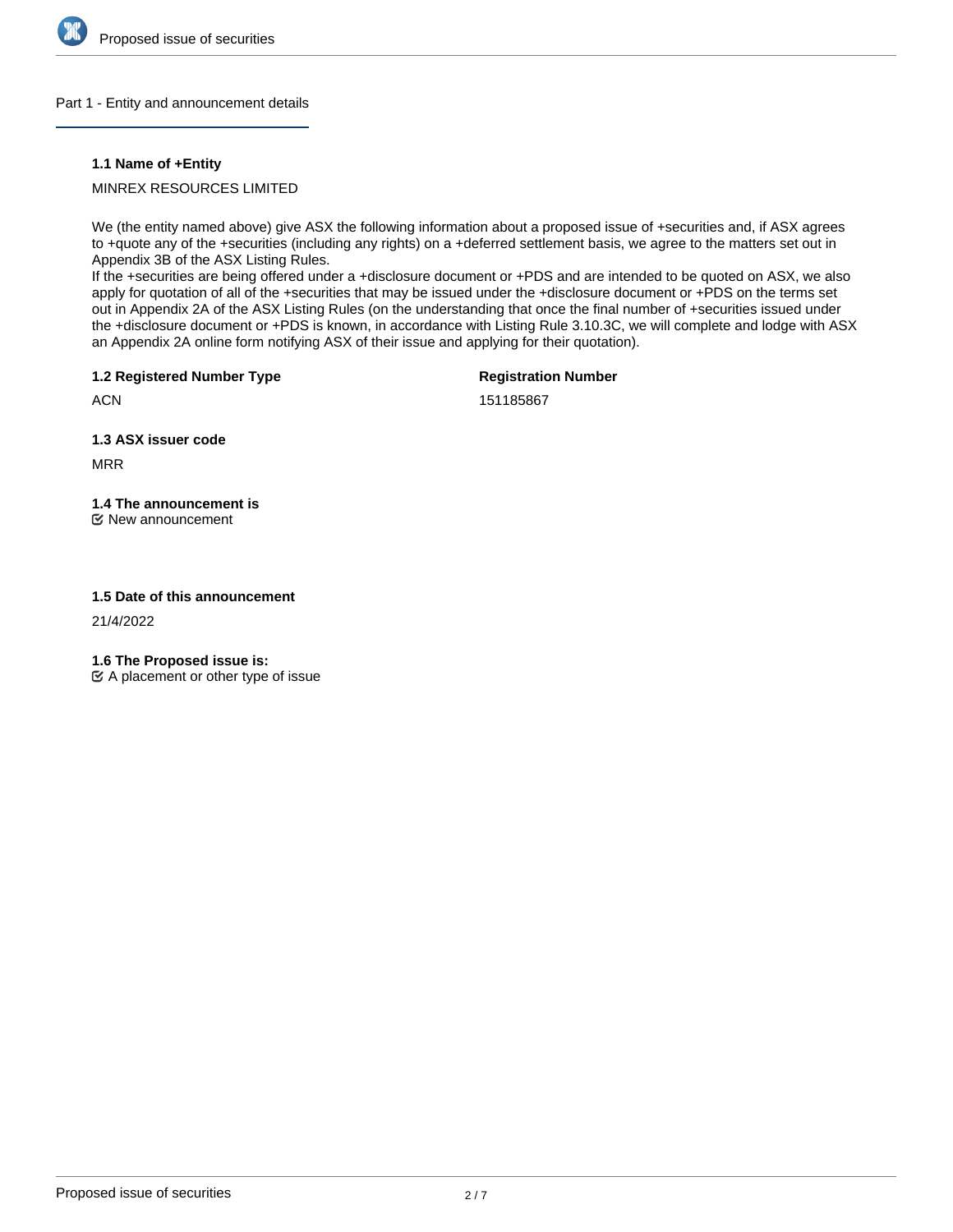

Part 7 - Details of proposed placement or other issue

Part 7A - Conditions

**7A.1 Do any external approvals need to be obtained or other conditions satisfied before the placement or other type of issue can proceed on an unconditional basis?** Yes

7A.1a Conditions

**Approval/Condition** +Security holder approval **Date for determination** 10/6/2022

**Is the date estimated or actual?** Estimated

**\*\* Approval received/condition met?**

#### **Comments**

The proposed issue will be using the Company's existing placement capacity under Listing Rule 7.1 for 109,677,419 shares to the cornerstone investors. These shares have an entitlement to one free attaching option for every two shares issued which will be subject to shareholder approval for a total of 54,838,710 options. A 6% introductory fee is payable in shares at the same price as the placement and subject to shareholder approval for a total of 6,580,645 shares.

Part 7B - Issue details

**Is the proposed security a 'New class' (+securities in a class that is not yet quoted or recorded by ASX) or an 'Existing class' (additional securities in a class that is already quoted or recorded by ASX)?** Existing class

**Will the proposed issue of this +security include an offer of attaching +securities?** Yes

Details of +securities proposed to be issued

**ASX +security code and description**

MRR : ORDINARY FULLY PAID

# **Number of +securities proposed to be issued**

109,677,419

#### **Offer price details**

**Are the +securities proposed to be issued being issued for a cash** consideration?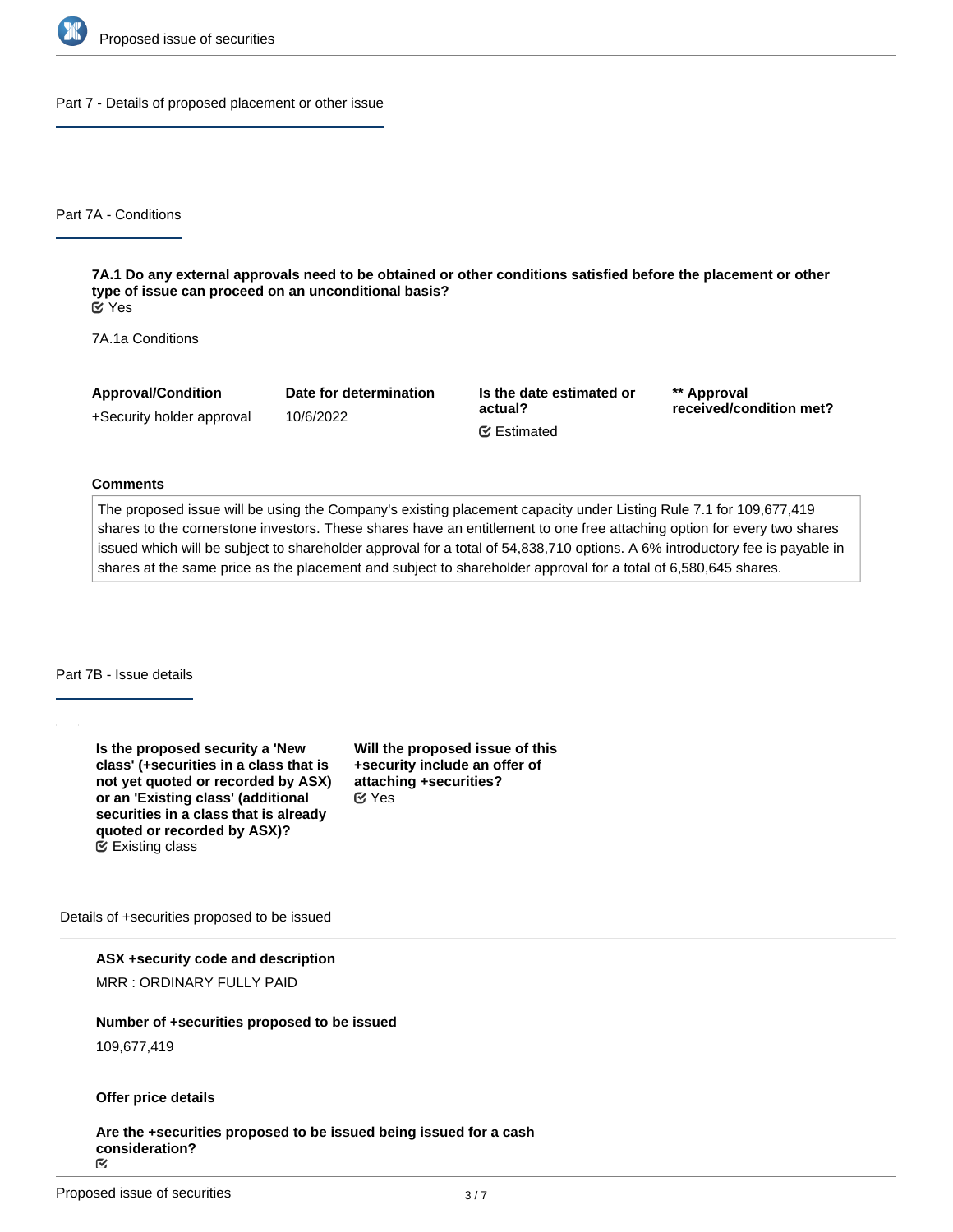

Yes

**In what currency is the cash consideration being paid?**

AUD - Australian Dollar

**What is the issue price per +security?** AUD 0.06200

**Will these +securities rank equally in all respects from their issue date with the existing issued +securities in that class?** Yes

Attaching +Security

**Is the proposed attaching security a 'New class' (+securities in a class that is not yet quoted or recorded by ASX) or an 'Existing class' (additional +securities in a class that is already quoted or recorded by ASX)?** New class

Attaching +Security - New class (+securities in a class that is not yet quoted or recorded by ASX)

|  | Details of attaching +securities proposed to be issued |  |  |
|--|--------------------------------------------------------|--|--|
|  |                                                        |  |  |

**ISIN Code (if Issuer is a foreign company and +securities are non CDIs)**

| Have you received confirmation from ASX that the terms<br>of the proposed +securities are appropriate and<br>equitable under listing rule 6.1?<br><u>ଟ</u> No | Will the entity be seeking quotation of the 'new' class of<br>+securities on ASX?<br>C⁄⊠ No |  |  |
|---------------------------------------------------------------------------------------------------------------------------------------------------------------|---------------------------------------------------------------------------------------------|--|--|
| ASX +security code                                                                                                                                            | +Security description                                                                       |  |  |
| New class-code to be confirmed                                                                                                                                | Options exercisable at 10 cents each expiring 2 years from<br>date of issue.                |  |  |

## **+Security type**

**Options** 

## **Number of +securities proposed to be issued**

54,838,710

**Offer price details**

**Are the +securities proposed to be issued being issued for a cash consideration?** No

## **Please describe the consideration being provided for the +securities**

Free attaching options for every two shares subscribed

**Please provide an estimate of the AUD equivalent of the consideration being provided for the +securities**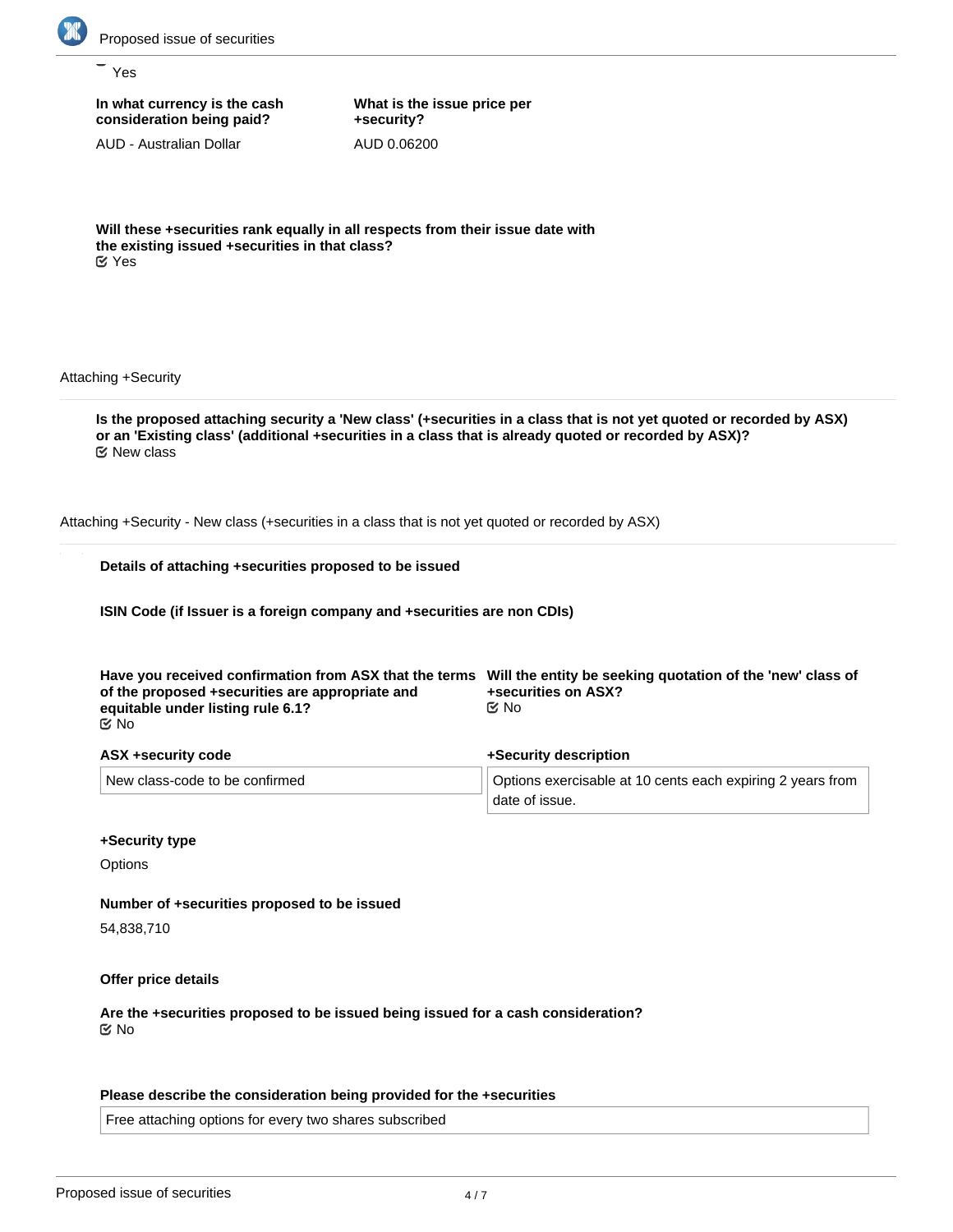

**Please provide an estimate of the AUD equivalent of the consideration being provided for the +securities**

**Will all the +securities issued in this class rank equally in all respects from their issue date?** Yes

Options details

**+Security currency** AUD - Australian Dollar

**Exercise price** AUD 0.1000

**Expiry date**

**Details of the type of +security that will be issued if the option is exercised** MRR : ORDINARY FULLY PAID

**Number of securities that will be issued if the option is exercised**

54,838,710

**Please provide a URL link for a document lodged with ASX setting out the material terms of the +securities proposed to be issued or provide the information by separate announcement.**

**Is the proposed security a 'New class' (+securities in a class that is not yet quoted or recorded by ASX) or an 'Existing class' (additional securities in a class that is already quoted or recorded by ASX)?** Existing class

**Will the proposed issue of this +security include an offer of attaching +securities?** No

Details of +securities proposed to be issued

**ASX +security code and description**

MRR : ORDINARY FULLY PAID

**Number of +securities proposed to be issued** 6,580,645

**Offer price details**

**Are the +securities proposed to be issued being issued for a cash consideration?** No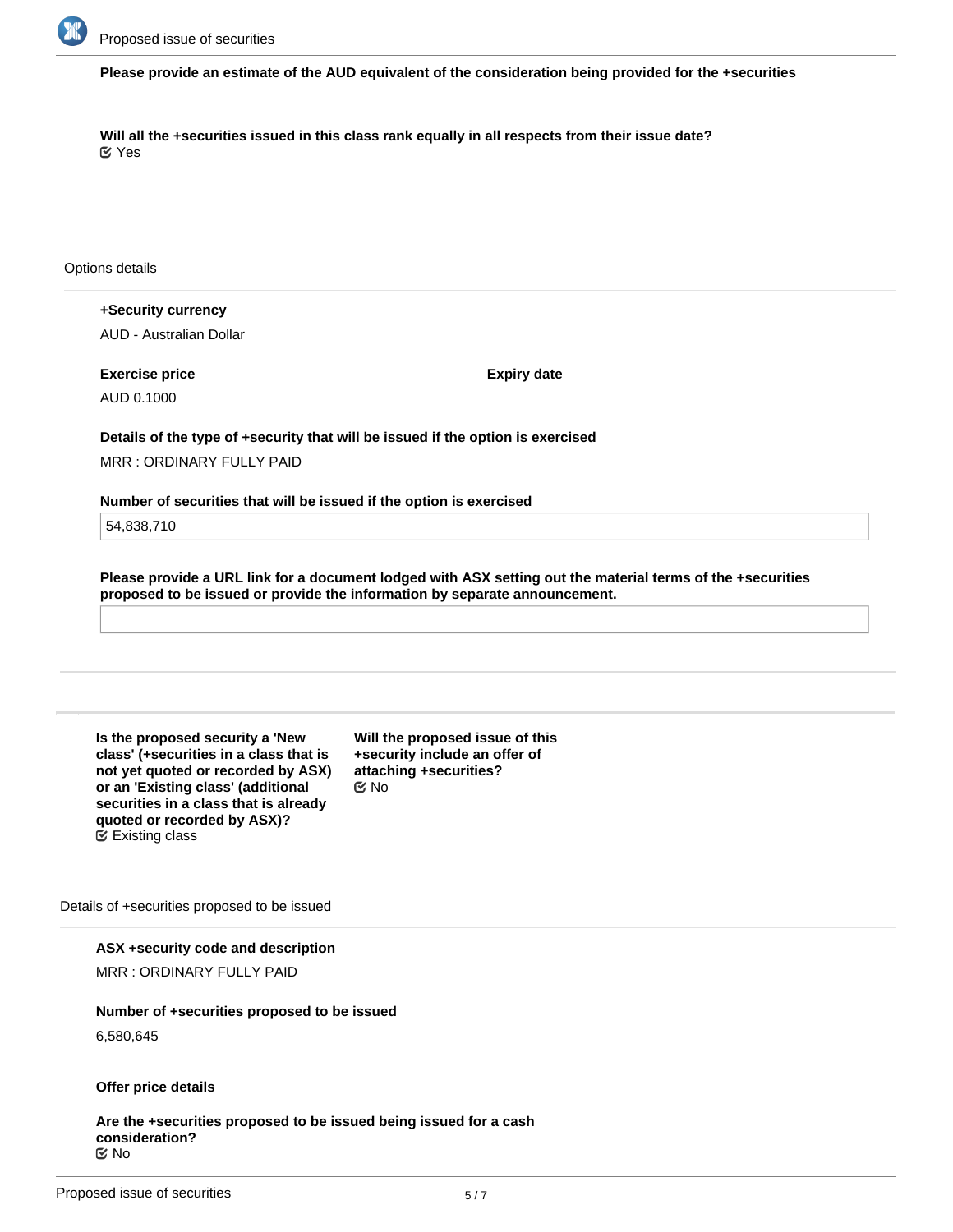

#### **Please describe the consideration being provided for the +securities**

Nil - pursuant to 6% introductory fee payable on cornerstone shareholder subscriptions at a deemed issue price of \$0.062 per share. Issue subject to shareholder approval. If shareholder approval not obtained within 3 months, 6% introductory fee to be paid in cash.

### **Please provide an estimate of the AUD equivalent of the consideration being provided for the +securities**

408,000.000000

**Will these +securities rank equally in all respects from their issue date with the existing issued +securities in that class?** Yes

Part 7C - Timetable

**7C.1 Proposed +issue date** 1/6/2022

Part 7D - Listing Rule requirements

**7D.1 Has the entity obtained, or is it obtaining, +security holder approval for the entire issue under listing rule 7.1?** No

**7D.1b Are any of the +securities proposed to be issued without +security holder approval using the entity's 15% placement capacity under listing rule 7.1?** Yes

**7D.1b ( i ) How many +securities are proposed to be issued without security holder approval using the entity's 15% placement capacity under listing rule 7.1?**

109,677,419

**7D.1c Are any of the +securities proposed to be issued without +security holder approval using the entity's additional 10% placement capacity under listing rule 7.1A (if applicable)?** No

**7D.2 Is a party referred to in listing rule 10.11 participating in the proposed issue?** No

**7D.3 Will any of the +securities to be issued be +restricted securities for the purposes of the listing rules?** No

**7D.4 Will any of the +securities to be issued be subject to +voluntary escrow?** No